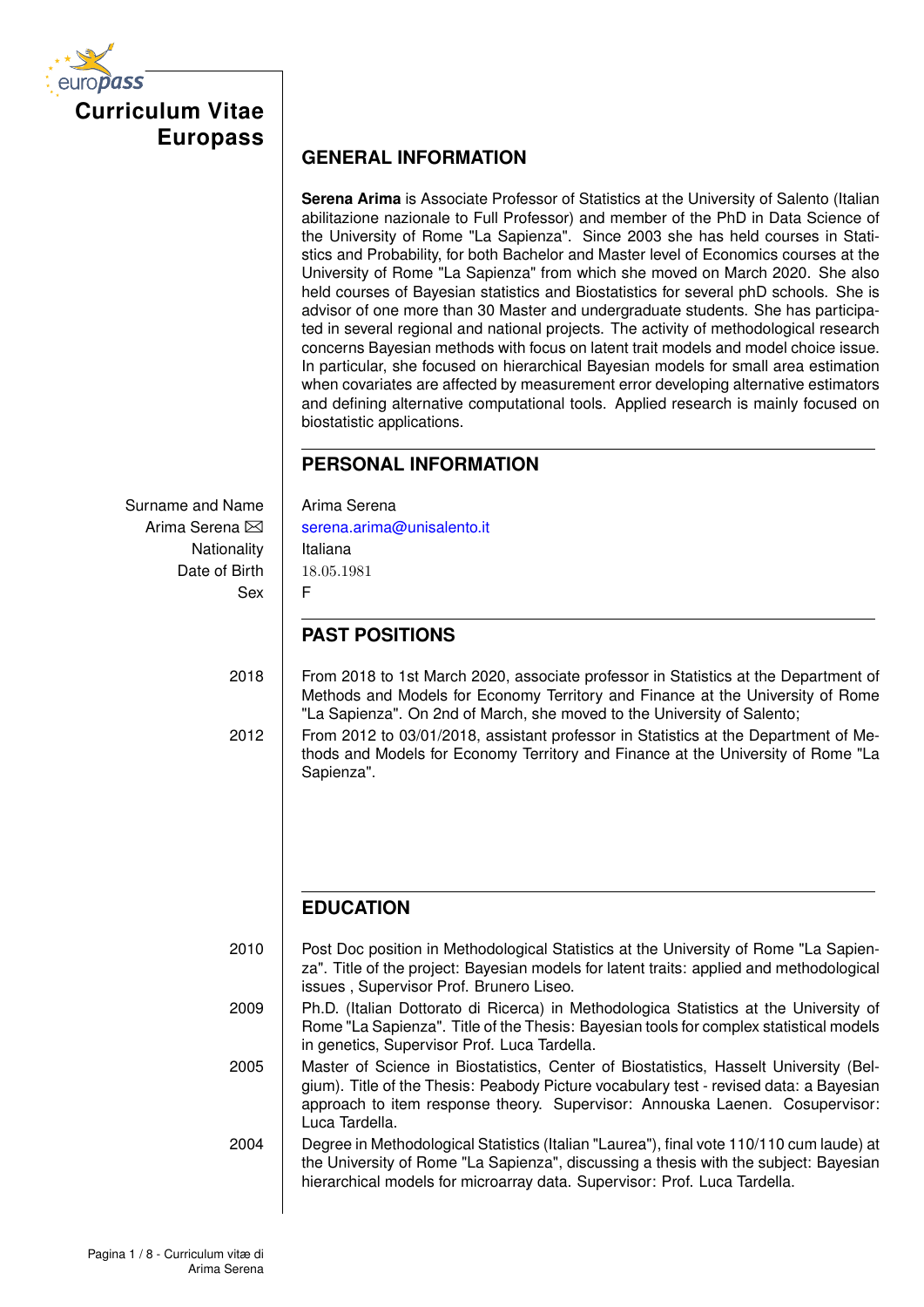### **PROFESSIONAL EXPERIENCE**

- 2015 Today Component of the project PRIN (National Research Project). Title of the project: Environmental processes and human activities: capturing their interactions via statistical methods (EPHASTAT). National coordinator: prof. D. Cocchi
- $: 2015$  Today  $\Box$  Component of the project PRIN (National Research Project). Title of the project: Likelihood free methods of inference. National coordinator: prof. B. Liseo
- ; 2008 2011 Component of the project PRIN (National Research Project). Title of the project: New developments in sampling: applied and theoretical issues. National coordinator: prof. D. Cocchi
- 2007 2008 Component of the project funded by University of Rome "La Sapienza". Title of the project: Bayesian methods and IRT models for a case study: Peabody Picture Vocabulary Test - Revised (PPVT-R). Coordinator: prof. L. Tardella
- 2008 2009 Component of the project funded by University of Rome "La Sapienza". Title of the project: statistical methods for the identification of cluster and filaments with application to cosmology and genetic data. Coordinator: prof. M. Perone Pacifico
- 2008 2009 Component of the project funded by University of Rome "La Sapienza". Title of the project: Advances in population size estimation. Coordinator: prof. A. Farcomeni
- 2011 2012 Component of the project funded by University of Rome "La Sapienza". Title of the project: Approximate Bayesian Computation (ABC). Coordinator: prof. B. Liseo
- 2011- 2012 Coordinator of the project funded by University of Rome "La Sapienza". Title of the project: Model choice issues in a Bayesian perspective: theoretical developments and application (8000 euro)
- 2012- 2013 Coordinator of the project funded by University of Rome "La Sapienza". Title of the project: Bayesian methods for small area estimation: economic and demographic applications (12000 euro)
- 2016- 2017 Coordinator of the project funded by University of Rome "La Sapienza". Title of the project: Small area estimation: measurement error, benchmarking and record linkage( $12000$  euro +  $22000$  for a post doc position)

#### **ADMINISTRATIVE EXPERIENCES**

Since 2020 Component of the commissione TECO at the University of Salento 2017 President of the committee for the selection of 72 researcher position at ISTAT (italian statistical institute) Since 2018 **Member of the Doctoral Research Board for the PhD in** *Data Science* **at the University** of Rome "La Sapienza" 2018-2020 Component of the Informatics commission of the University of Rome "La Sapienza" 2017-2020 Component of the monitoring and quality commission of the faculty of Economics at the University of Rome "La Sapienza" 2014-2016 Component of the research grant commission of the University of Rome "La Sapienza" Since 2015 Component of several commissions for evaluating phD candidates and phD thesis in Statistics in different doctoral schools 2012-2014 | Head committee of the Young Section of the Italian Statistical Society (SIS)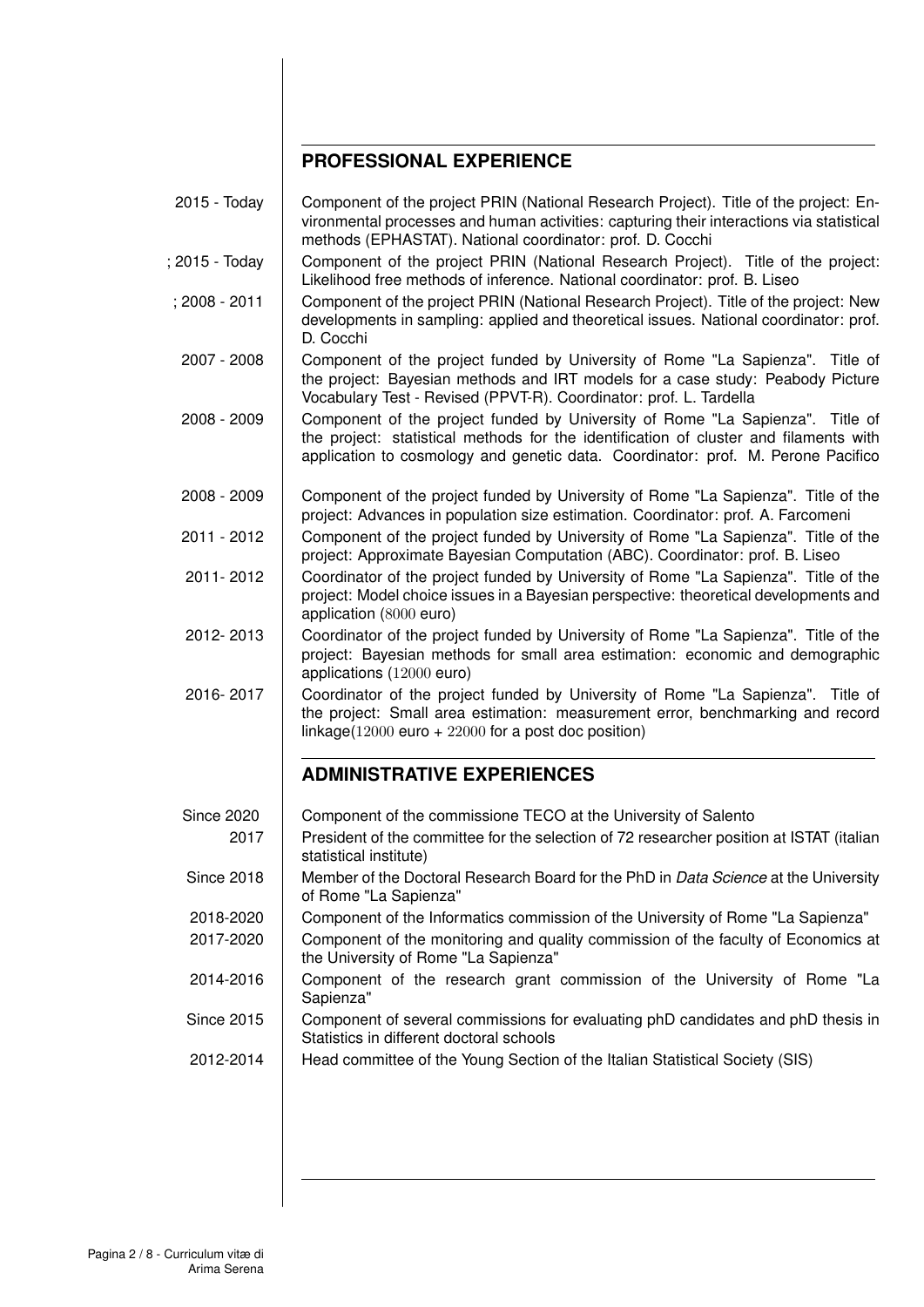#### **TEACHING ACTIVITY**

- 2020-22 From 2020 she held courses of Statistics at the bachelor degree in Psychology and master degree in Ecology at the University of Salento, Lecce
- 2012-19 From 2012 she held courses of Applied Statistics (in english), Advance statistics and Econometrics (in english), Statistical inference, Statistics for Batchelor degree courses at the Faculty of economics at University of Rome La Sapienza;
- 2015-16 Lecturer of *Introduction to statistics with R* for the European PhD school in Demography, Sapienza University of Rome (6 hours in English);
- 2014-15 lecturer of *Generalized Linear Models* for the PhD school in Economics, Sapienza University of Rome (8 hours in English);
- 2012-13 lecturer of *Multivariate analysis* for the PhD school in Ecology and Climatic Change, University of Salento (15 hours in English);
- 2011-12 **lecturer of** *Introduction to phytoplankton community ecology* **for the PhD school in** Ecology and Climatic Change, University of Salento (15 hours in English);
- 2012-13 lecturer of *Metodi computazionale per l'economia e la finanza* for the master degree in Finance and Insurance, Sapienza University of Rome(9 hours);
- 2011-12 computer lab for the course *Approximate Bayesian Computation and other likelihood free methors* (lecturer C.P. Robert) Sapienza University of Rome(4 hours in english);
- 2011-12 **lecturer of An introduction to spatial data with R for the master Spatial Econometrics** Advanced institute (5 in english);
- 2010-11 during 2009-10 and 2010-11 she was lecturer for the postgraduate Master BAFi teaching *Applied Statistics* and *Stochastic Processes*;
- 2007-2012 from 2007, she was lecturer during the course for the diffusion of the statistical software R organized at the faculty of statistics of the Sapienza University of Rome (introduction to R, multivariate statistics with R, Bayesian statistics with R and WinBUGS). Some of these courses have been held at the MIUR, ISS, Comando generale gaurdia di Finanza.

## **PAPERS PUBLISHED IN JOURNALS**

- 2021 | S.Zarei, S.Arima and G.Jona Lasinio (2021)A new robust Bayesian small area estimation via  $\alpha$ -stable model for estimating the proportion of athletic students in California, *Biometrical Journal* (accepted)
- 2019 S.Arima, S. Polettini (2019) A unit-level small area model with misclassified covariates, *Journal of the Royal Statistical Society: Series A* (accepted)
- 2019 | F. Midulla, R. Nenna R, C. Scagnolari, L. Petrarca, A. Frassanito, A. Viscido, S. Arima, G. Antonelli (2019) How respiratory syncytial virus genotypes influence the clinical course in infants hospitalized for bronchiolitis *J Infect Dis* , 219 (4), 526-534.
- 2018 | S. Lucchetti, G. Pastore, G. Leonib, S. Arima, N. Merendino, S. Baima, R. Ambra (2018) A simple microsatellite-based method for hazelnut oil DNA analysis, *Food Chemistry*, 245, 812–819
- 2017 M. Tubaro, A. Sciahbasi, R.Ricci, M. Ciavolella, D. Di Clemente, C. Bisconti, G. Ferraiuolo, M. Del Pinto, M. Mennuni, F. Monti, E. Vinci, R. Semeraro, C. Greco, S. Berti, C. Romano, A. Aiello, F. Lo Bianco, R. Pellecchia, P. Azzolini, D. Ciuggetta, R. Zappulo, A. Gigantino, S. Arima, F. Colivicchi and M. Santini (2017) Early invasive versus early conservative strategy in non-ST-elevatin acute coronary syndrome: An outcome research study. European Heart Journal Acute Cardiovascular Care, 6(6), 477-489
- 2016 | L Dei Giudici, R Fabbrini, L Garro, S Arima, A Gigante, A Tucciarone (2016) Arthroscopic transphyseal anterior cruciate ligament reconstruction in adolescent athletes, *Journal of Orthopaedic Surgery*, 24(3), 307–311
- 2017 | R. Nenna, R.Cutrera, A.Frassanito, C.Alessandroni, A. Nicolai, G. Cangiano, L. Petrarca, S.Arima, S. Caggiano, N. Ullman, P. Papoff, E. Bonci, C. Moretti, F. Midulla (2017) Modifiable risk factors associated with brochiolitis, *Therapeutic Advances in Respiratory Diseases*, p. 1–9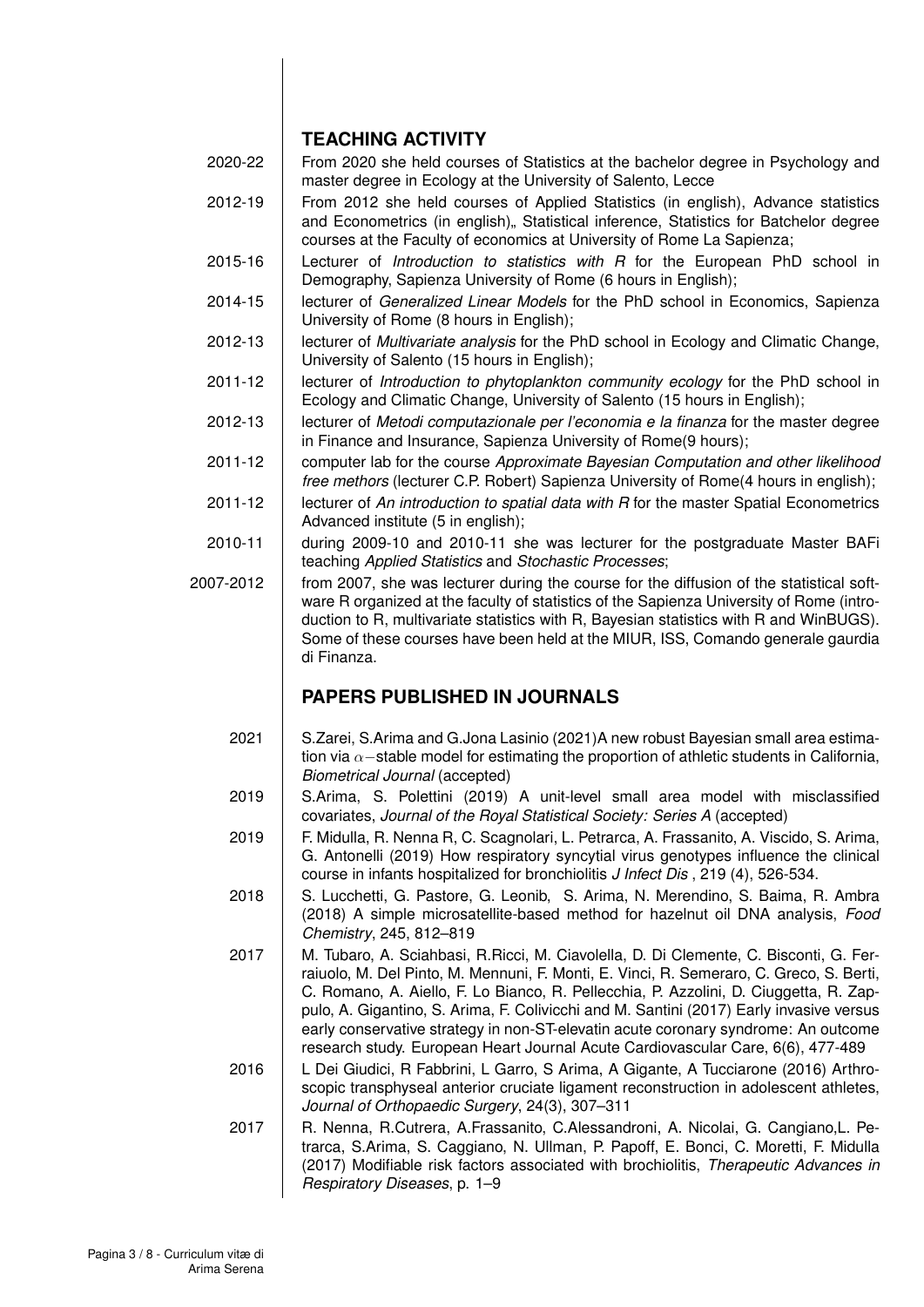- 2017 | R. Nenna, M. Evangelisti., A. Frassanito, C.Scagnolari, A.Pierangeli, G. Antonelli, A. Nicolai, S.Arima, C. Moretti, P. Papoff, Paola M.P. Villa F. Midulla (2017) Respiratory syncytial virus bronchiolitis, weather conditions and air pollution in an Italian urban area: An observational study, *Environmental Research*, 158, p. 188–193
- 2017 | S. Arima, W. Bell, G.S. Datta, C. Franco and B. Liseo (2017) Multivariate Fay-Herriot Bayesian Estimation of Small Area Means under Functional Measurement Error, *Journal of the Royal Statistical Society: Series A*, accepted (DOI: 10.1111/rssa.12321)
- 2016 | L. Zamparini, S. Vergori and S. Arima (2016) Assessing the determinants of local tourism demand: a simultaneous equations model for the Italian Provinces, *Tourism Economics*, doi: 10.1177/1354816616656423
- 2015 A. Menniti, P. Demurtas, S. Arima and A. De Rose (2015) Housework and childcare in Italy: A persistent case of gender inequality, *Genus*, 71(1), p.79–108
- 2015 L. Dei Giudici, D. Enea, L. Pierdicca, S. Cecconi, S. Ulisse, S. Arima, A. Giovagnoni and A. Gigante (2015) Evaluation of patello-femoral alignment by CT scans: interobserver reliability of several parameters, *Radiologia Medica*, 120 (11), p. 1031–1042
- 2015 | S. Polettini and S. Arima (2015) Small area estimation with covariates perturbed for disclosure limitation, *Statistica*, 75 (1), p. 57–72.
- 2015 S. Arima(2015) Item selection via Bayesian IRT models, *Statistics in Medicine*, 34 (3), p.487–503.
- 2015 | S. Arima, G.S. Datta and B. Liseo (2015) Bayesian estimators for small area models when auxiliary information is measured with error. *Scandinavian Journal of Statistics*, 42(2), p.518–529
- 2015 A. Pollice, S. Arima, G. Jona Lasinio, A. Basset and I. Rosati (2015) Bayesian analysis of three indices for lagoons ecological status evaluation *Stochastic Environmental Research and Risk Assessment*, 20(2), p. 477-485.
- 2013 | P. Demurtas, A. Menniti and S. Arima (2014) La condivisione dei lavori domestici tra uomini e donne. Uno studio sui dati italiani dell'uso del tempo *Sociologia e ricerca sociale* n. 103
- 2013 | F. Gabrielli, R. Salvi, C. Garulli, C. Kalogris, S. Arima, L. Tardella, P. Monaci, S. M. Pupa, E. Tagliabue, M. Montani, E. Quaglino, C. Curcio, C. Marchini and A. Amici (2013) Identification of relevant conformational epitopes on the HER2 oncoprotein by using Large Fragment Phage Dispay (LFPD), *PlosONE*, 8(3) (doi: 10.1371/journal.pone.0058358
- 2013 | S. Arima, A. Basset, G. Jona Lasinio, A. Pollice and I. Rosati. (2013) A hierarchical Bayesian model for the ecological status classification of lagoons, *Ecological modelling*, 263, p. 187-195.
- 2012 Diacinti D, Del Fiacco R, Pisani D, Todde F, Cattaruzza MS, Diacinti D, Arima S, Romagnoli E, Pepe J, Cipriani C, Minisola S (2012) Diagnostic Performance of Vertebral Fracture Assessment by the Lunar iDXA Scanner Compared to Conventional Radiography, *Calcified Tissue International*, 91(5), 335-342
- 2012 L. Fava, S. Vicari, G. Valeri, L. D'Elia, S. Arima, K. Strauss (2012) Intensive Behavioural intervention for school-aged children with autism: Una Breccia nel Muro (UBM) - A comprehensive Behavioural model, *Research in Autism and Spectrum Disorders* 6, p. 1273-1288
- 2012 A. Farcomeni and S. Arima(2012), A Bayesian autoregressive three-state hidden Markov model for identifying switching monotonic regimes in Microarray time course data, *Statistical Applications in Genetics and Molecular Biology*, 11(4), article 3 (DOI: 10.1515/1544-6115.1778)
- 2012 | S. Arima, G. Datta and B. Liseo (2012) Objective Bayesian analysis of a measurement error small area model, *Bayesian Analysis*, 2012, 7(2), p. 363-384
- 2012 S. Arima and L. Tardella (2012) Improved harmonic mean estimator for phylogenetic model evidence, *Journal of Computational Biology*, 19(4): 418-438
- 2012 | K Strauss, S Vicari, G Valeri, L D'Elia, S. Arima, L Fava (2012) Parent inclusion in early intensive behavioral intervention: The influence of parental stress, parent treatment fidelity and parent-mediated generalization of behavior targets on child outcomes, *Research in Developmental Disabilities*, 33(2), p.688–703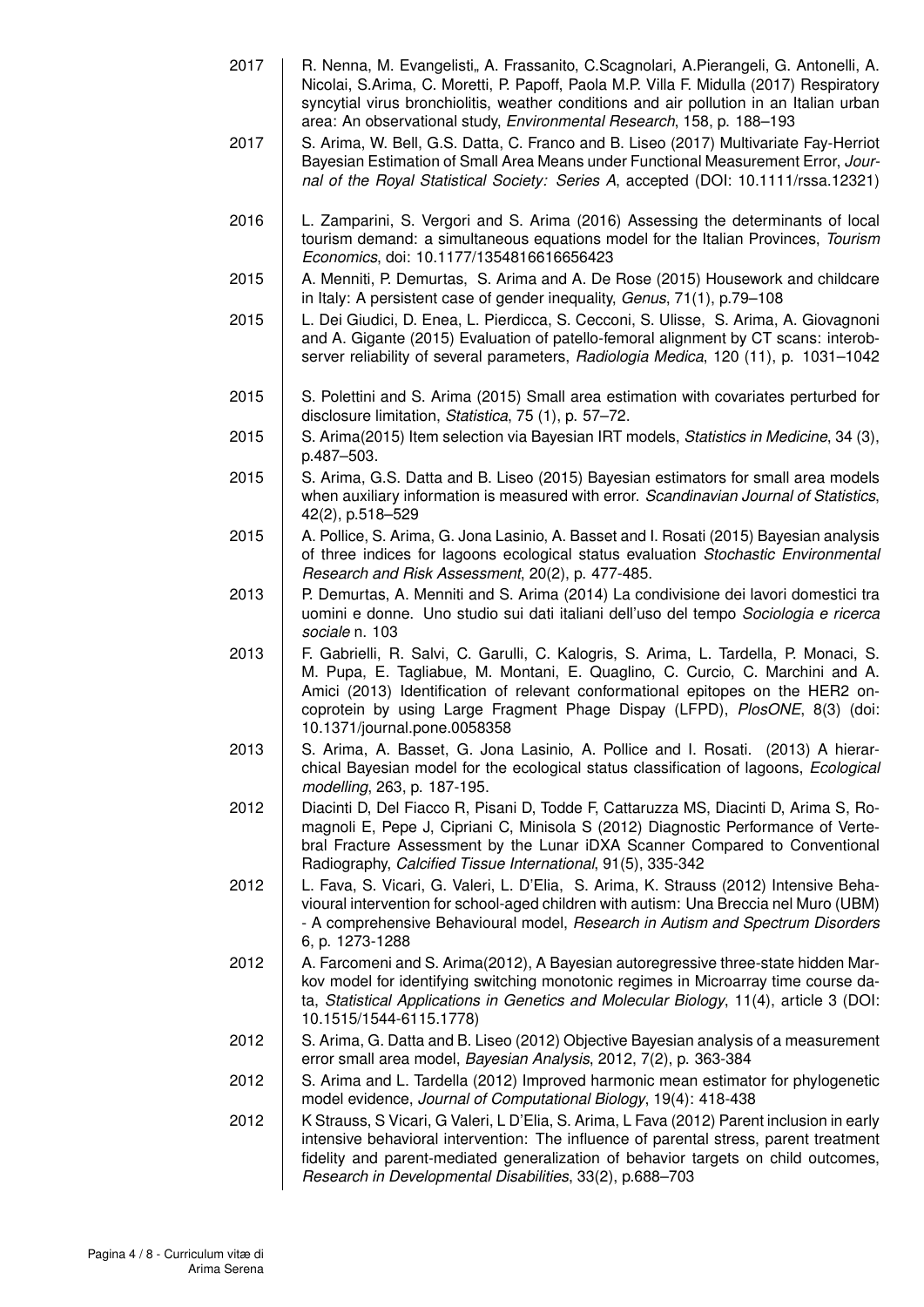- 2012 | S. Arima, L.Cretarola, G. Jona Lasinio and A. Pollice (2012) Bayesian Univariate Space - Time Hierarchical Models for Mapping Pollutant Concentrations in the Municipal Area of Taranto, *Statistical Methods Applications*, 2012, 21(1), p. 75-91
- 2012 S. Arima, J. Li, V. Pecora and Tardella L. (2012) A Bayesian Hierarchical model for identifying epitopes in peptide microarray data *Biostatistics*, 2012, 13 (1), p. 101-112
- 2011 S. Russo, L. Carlucci, C. Cipriani, A. Ragno, S. Piemonte, R. Del Fiacco, J. Pepe, V. Fassino, S. Arima, E. Romagnoli and S. Minisola (2011) Metabolic changes following 500 mcg monthly administration of calcidiol: a study in normal females, *Calcified Tissue International*, 89(3), p. 252-257
- 2011 | L. Fava, K. Strauss, G. Valeri, L. D'Elia, S. Arima, S. Vicari (2011) The effectiveness of a cross-setting complementary staff and parent mediated Early Intensive Behavioural Intervention for young children with ASD, *Research in Autism Spectrum Disorders*, 5(4), p.1479-1492
- 2011 S.Arima, B.Liseo, F. Mariani and L.Tardella (2011) Exploiting blank spots for modelbased background correction in discovering genes with DNA array data *Statistical Modelling*, 2011, 11(2), p. 89-114
- 2009 | P. Carli, S. Arima, V. Fogliano, L. Tardella, A. Barone, L. Frusciante and M. R. Ercolano (2009) Use of network analysis to capture key traits affecting tomato organoleptic quality, *Journal of experimental botany*, 60(12), p. 3379-3386
- 2008 D Mocini, P Muso, E Guendouz, L De Marco, L Mele, R Cini, P Sordini, A Alois, A Costantino, S Arima, C Gentili, M Santini (2008) Endogenous erythropoietin and a single bolus of 40,000 IU of epoetin alpha do not protect the heart from ischaemiareperfusion injury during extracorporeal circulation for cardiac surgery, Perfusion, 23(3), 187–192

### **PAPERS PUBLISHED IN BOOKS**

- 2019 | S. Arima and S. Polettini (2019) An investigation of Hierarchical and Empirical Bayesian small area predictors under measurement error, in *Springer Volume New Statistical Developments in Data Science*, (accepted)
- 2017 A. Menniti, P. Demurtas, **S. Arima** and A. De Rose (2017) Gender gap in time on housework: the case of Italy, in *Ageing, lifestyles and economic crisis: the new people of Mediterranean*. Editors T. Bloss, E. Ambrosetti, I. Widmer Bloss, M. Pages, S. Oliveau, Routledge, ISBN: 978113804026-7
- 2014 S. Arima and L. Tardella  $(2014)$  IDR for marginal likelihood in Bayesian phylogenetics, in *Bayesian phylogenetics: methods, algorithms and applications*. Editors Ming-Hui Chen, Lynn Kuo, Paul O. Lewis, Chapman & Hall/ CRC Mathematical and Computational Biology, p.25-55.
- 2014 S. Arima, G.S. Datta and B. Liseo (2014) Accounting for measurement error in covariates in SAE: an overview, in *Analysis of poverty data by small area methods*, Editors Monica Pratesi, Wiley, p.151–170, ISBN: 9781118815014

#### **PROCEEDINGS**

2014 S. Polettini and S. Arima (2014) Small Area Estimation with Covariates Perturbed for Disclosure Limitation, Proceedings of the XLVII Scientific Meeting of the Italian Statistical Society, ISBN: 978-88-8467-874-4, CUEC Cooperativa Universitaria Editrice Cagliaritana, p. 1-6 (10-14 June 2014- Cagliari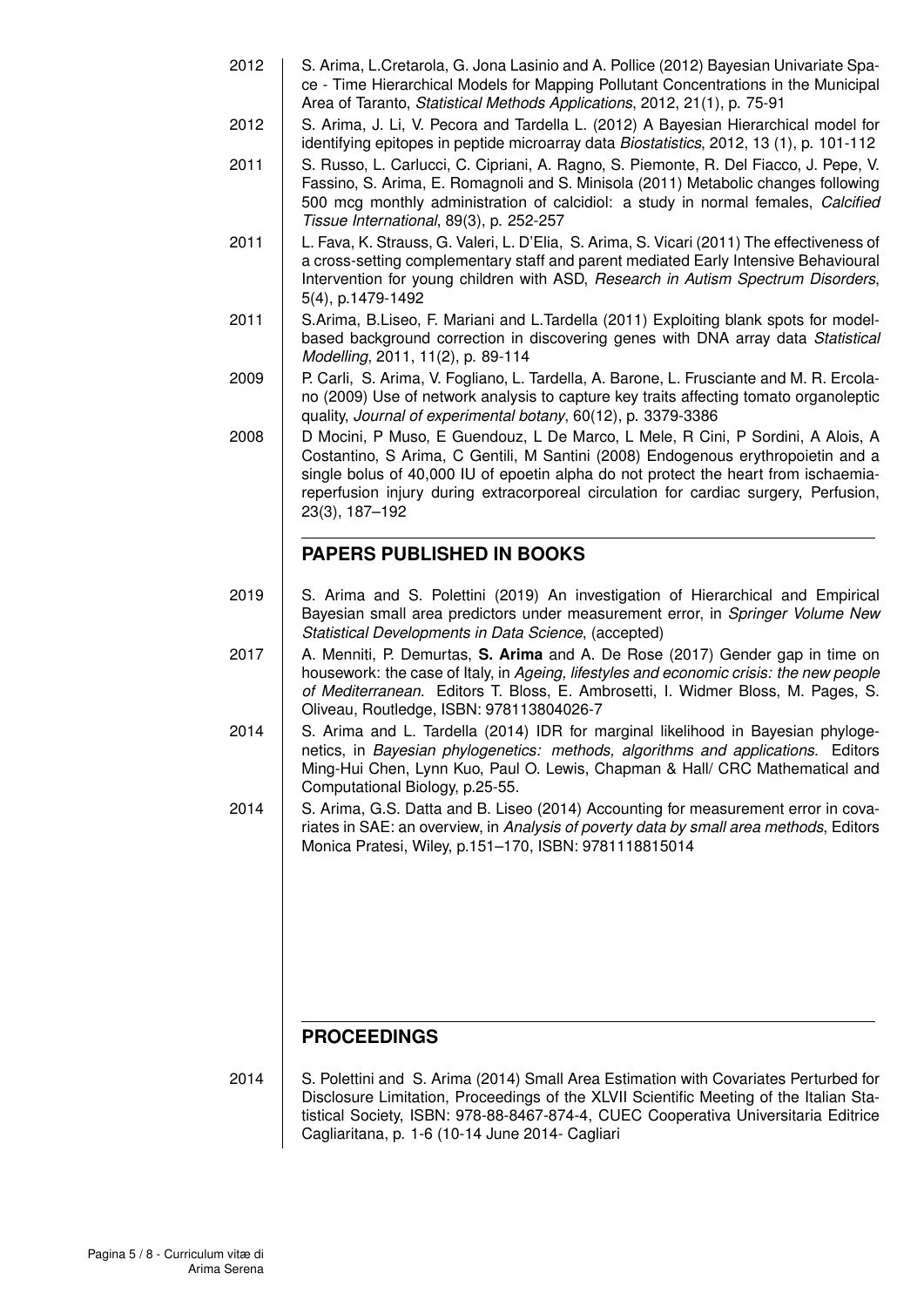- 2014 | I. Rosati, A. Pollice, S. Arima, G. Jona Lasinio and A. Basset. (2014) Uncertainty of methodologies assessing ecological status in transitional water systems, Proceedings of the XLVII Scientific Meeting of the Italian Statistical Society, ISBN: 978- 88-8467-874-4, CUEC Cooperativa Universitaria Editrice Cagliaritana, p. 1-6 (10-14 June 2014- Cagliari)
- 2013 S. Arima, G. Petris and L. Tardella (2013) Rare events probability estimation of sums of heavy-tailed random variables: an alternative approach, in Atti di Convegno: SCo.2013 Complex Data Modelling and Computationally Intensive Statistical Methods for Estimation and Prediction, Politecnico di Milano, 9-12 settembre 2013, ISBN 9788864930190
- 2013 | S. Arima (2013) Bayesian item selection via Graded response model, Proceedings of the 28th International Workshop on Statistical Modelling, (Muggeo VMR, Capursi V, Boscaino G, Lovison G, editors), vol.2, p., 485-489, ISBN Vol. 2 978-88-96251-49-2
- 2013 A. Pollice, S. Arima, G. Jona Lasinio, A. Basset, I. Rosati (2013) Bayesian analysis of the multivariate dependence of three transition water ecosystem classifications, SIS 2013, Brescia, 19-21 Giugno, Electronic Book "Advances in Latent Variables", Eds. Brentari E., Carpita M., Vita e Pensiero, Milan, Italy, ISBN 978 88 343 2556 8
- 2012 | S. Arima, A. Basset, G. Jona Lasinio, A. Pollice and Ilaria Rosati (2012) A hierarchical bayesian model for modelling benthic macroinvertebrates densities in lagoons,Proceedings of the XLVI Scientific Meeting of the Italian Statistical Society, ISBN:978-88-6129-882-8, CLEUP, p. 1-4 (20-22 June 2012- Roma)
- 2011 S.Arima, B. Liseo and G. Datta. Objective Bayesian model selection and inference for small area models, Proceedings ITACOSM 2011 "Survey Research Methods and Applications", ISBN: 978-88-8492-772-9, Pisa University Press, Pisa, p. 25-28 (27-29 June 2011 - Pisa)
- 2010 S. Arima, G. Petris and L. Tardella (2010) Alternative rare events probability estimation, Proceedings SIS 2010, ISBN: 978-88-6129-566-7, p. 1-8 (29 June - 1 July 2010 Padova)
- 2009 S. Arima, V. Pecora and L. Tardella (2009) *Identifying epitopes in allergic reactions through hierarchical Bayesian modelling*, 2009, Book of Short Papers, Meeting of the *Classification and Data Analysis Group* (CLADAG) 2009, 9-11 settembre, Catania, CLEUP, Padova, pp.413-416, ISBN 978-88-6129-406-6
- 2009 | S. Arima, A. Cuteri, V. Pecora and L. Tardella (2009) Model comparison for proteomic array data S.Co. 2009 - Complex Data Modelling and Computationally Intensive Methods for Estimation and Prediction. Conference Proceedings. Maggioli Editore. ISBN: 8838743851
- 2009 S. Arima, V. Pecora and L. Tardella (2009) *A Bayesian hierarchical model for comparing ovalbumin epitopes in allergic patients before and after oral specific desensitization*, Proceedings del convegno SIB 2009, 10-12 giugno 2009, Ponte di Legno, pp.17-20
- 2008 S. Arima and L. Tardella (2008) Bayesian tools for phylogenetic studies Book of Short Papers SFC- CLADAG 2008, ISBN/ISSN: 9788849516562. Edizioni Scientifiche Italiane, Napoli, p. 139-142 (11-13 June 2008, Caserta)
- 2007 S. Arima– and L. Tardella (2007) A Bayesian approach to Peabody Picture Vocabulary Test Revised, Book of short papers 6° Meeting of of the Classification and Data Analysis Group of the Italian Statistical Society 2007, ISBN/ISSN: 978-88-6056-020-9 , p.333-336 (12-14 September 2007, Macerata).
- 2005 | S. Arima, B. Liseo e L. Tardella (2005) A mixture model for detecting relevant genes in macroarrays In Modelli complessi e metodi computazionali intensivi per la stima e la previsione (C. Provasi Ed.) Proceeding of S.Co 2005, Bressanone, pag. 347–352. Cleup Padova.
- 2005 | S. Arima, B. Liseo e L. Tardella (2005) Bayesian analysis for gene classification in MTB infections in Book of Short Papers, Meeting of the Classification and Data Analysis Group (2005), pp. 27-30, Monte Università Parma Editore. ISBN: 887847066X

#### **SELECTED CONFERENCES**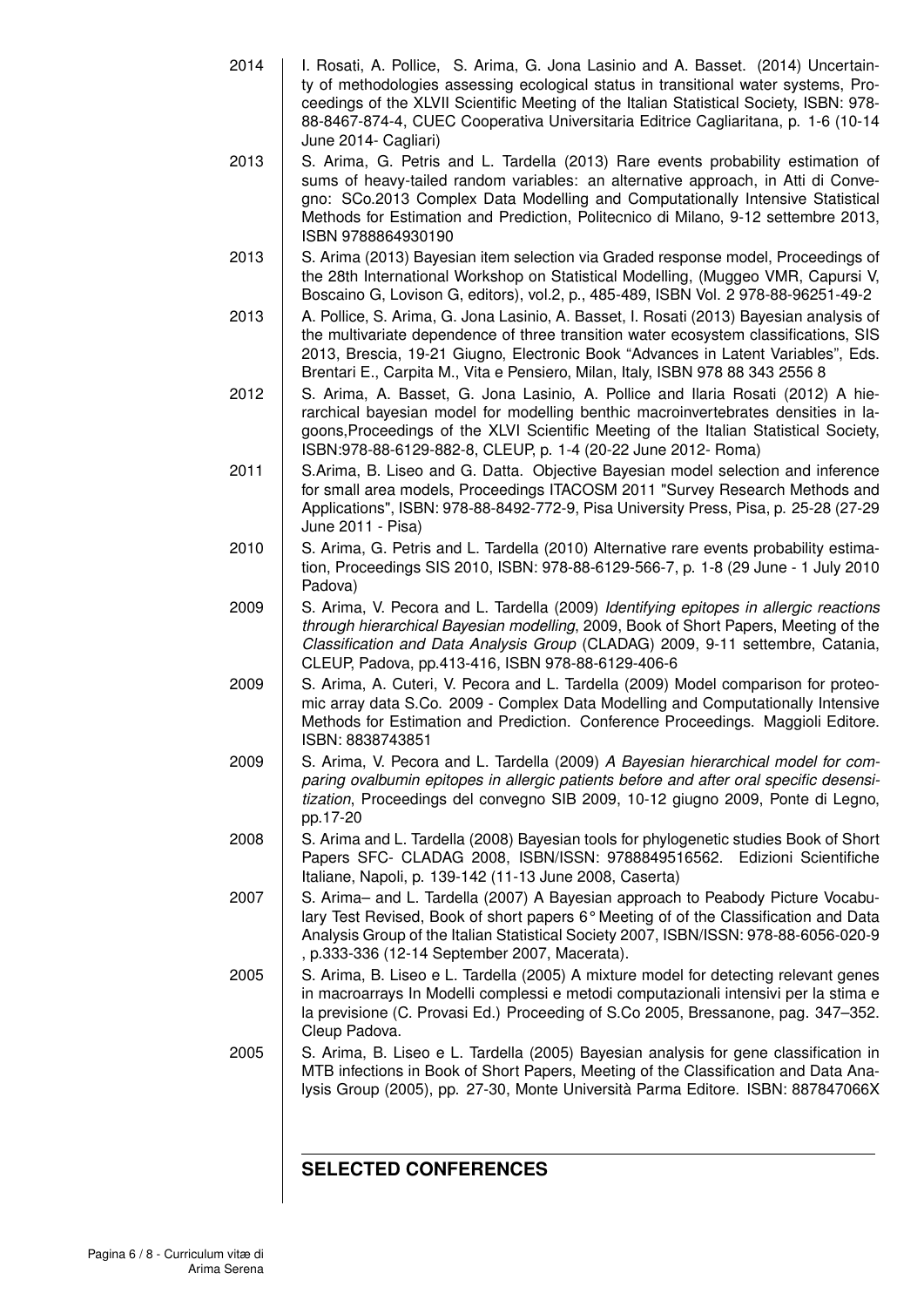- 2020 Conference SAE 2020, Naples. Title of the talk: "Record linkage, measurement error and unit level small area estimation: a Bayesian approach. Invited talk
- 2019 Conference GRASPA 2019, Pescara. Title of the talk: "Advances in environmental latent variable models". Invited talk
- 2019 | International Congress Tourism in Islands in the XXI Century: Dynamics and Challenges", La Orotava (Tenerife, Canarie), November 2019. Title of the talk: "Mobility decision and tourism geography: the case of Italy". Invited talk
- 2018 Conference SIS 2018 (Palermo). Title of the talk:"Determinants and geographical disparities of BMI in African Countries: a measurement error small area approach". Invited talk
- 2018 Conference SAE 2018 (Shanghai). Title of the talk:"Small Area Estimation under Post Randomization". Invited talk
- 2015 Conference ERCIM 2015 (London). Title of the talk: Unit level small area model with covariates perturbed for disclosure limitation". Invited talk
- 2014 Conference SAE 2014 (Poznan, Poland). Title of the talk:"Multivariate Fay-Herriot model with structural measurement error". Invited talk
- 2010 Annual Meeting of the German Statistical Society 2010 (Norimberga). Title of the talk: "An alternative marginal likelihood estimator for phylogenetic models" . Invited talk

2009 ERCIM 2009, Limassol, Cyprus. Title of the talk: "An alternative marginal likelihood estimator for phylogenetic models" . Invited talk

### **EDITORIAL SERVICES**

Since 2019- Today Associate editor of international journal Statistical Methods and Applications, Springer)

## **CONFERENCE ORGANIZATION**

- 2020 Member of Scientific Committee of the 50 Italian Statistical Meeting (22-24 June 2020)
- 2020 Organizer of the session *Latent variables in small are models: theoretical and applied issues* of the conference SAE 2020 (6-8 July, Naples)
- 2017 Member of the organizing committee of the international workshop SIS Bayes 2017, 7-8 february 2017
- 2013 | Member of the organizing committee of the international workshop ABC in Rome 2013, 30-31 may 2013

## **SCIENTIFIC ASSOCIATIONS**

Italian Statistical Society - Società Italiana di Statistica. Full Member Institute of Mathematical Statistics. Full Member

#### **SOFTWARE**

Data Analysis Software | Matlab, SPSS, R, SAS, S-Plus, C, LisRel Operative Systems | Windows, Linux, Lion, Ubuntu Office Automation & Editing | Microsoft Office, Open Office, LATEX

> In riferimento al D.lgs 196/03 Codice in materia di protezione dei dati personali ed al GDPR (Regolamento UE 2016/679) autorizzo il trattamento dei miei dati personali e professionali per esigenze connesse al procedimento al quale lo stesso collegato.